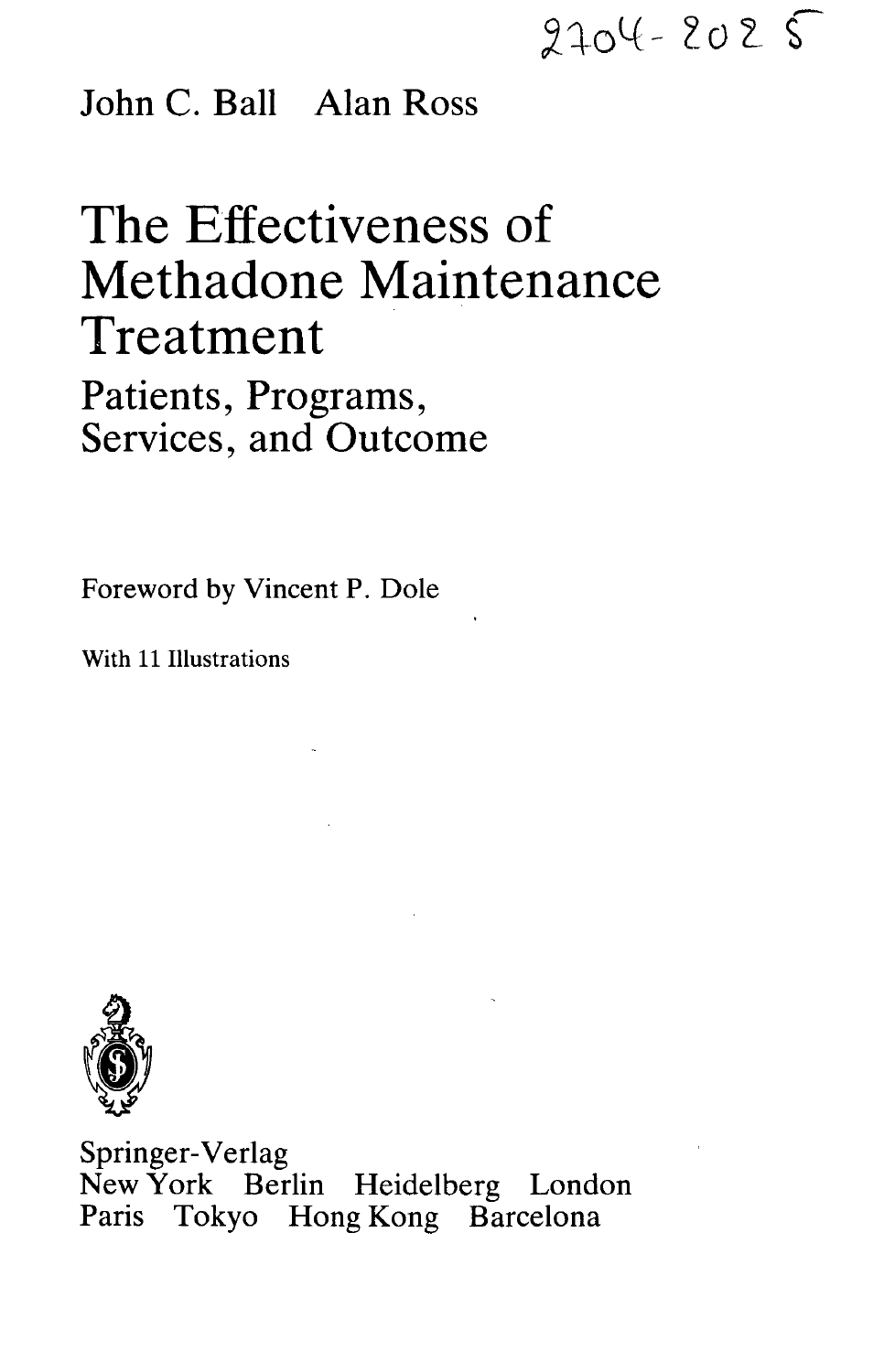## **Contents**

 $\mathcal{L}^{\text{max}}_{\text{max}}$  ,  $\mathcal{L}^{\text{max}}_{\text{max}}$ 

|                |                                                             | vii<br>ix      |
|----------------|-------------------------------------------------------------|----------------|
|                |                                                             |                |
| 1              | Status of Methadone Maintenance Treatment and Research in   |                |
|                |                                                             | $\mathbf{1}$   |
|                | Current Status of Methadone Maintenance Treatment           | $\overline{2}$ |
|                |                                                             | 4              |
|                | Prior Research and Treatment Evaluation of Methadone        |                |
|                |                                                             | 4              |
|                | The "Black Box" of Methadone Maintenance Treatment.         | 5              |
|                | Four-Domain Schema for Treatment Evaluation                 | 8              |
|                |                                                             | 11             |
|                |                                                             | 12             |
| $\overline{2}$ | Research Plan and Data Collection Procedure at the Programs | 15             |
|                |                                                             | 15             |
|                | Development of the Research Design                          | 16             |
|                | Data Collection at the Programs                             | 23             |
|                | Collecting Treatment Domain and Output Data in 1985         | 26             |
|                | Patient Interviews in 1985 and 1986                         | 29             |
|                | Treatment Domain Data Collection in 1986                    | 32             |
|                | Record Data Collection and Assessment in 1986               | 33             |
|                |                                                             | 34             |
|                |                                                             | 35             |
|                |                                                             | 36             |
| 3              | Pretreatment Characteristics of 617 Male Methadone          |                |
|                |                                                             | 38             |
|                | Characteristics of the Addict Patients                      | 38             |
|                | Commonality Among the Addict Patients                       | 48             |
|                |                                                             | 51             |
|                |                                                             | 53             |
|                |                                                             |                |

 $\epsilon$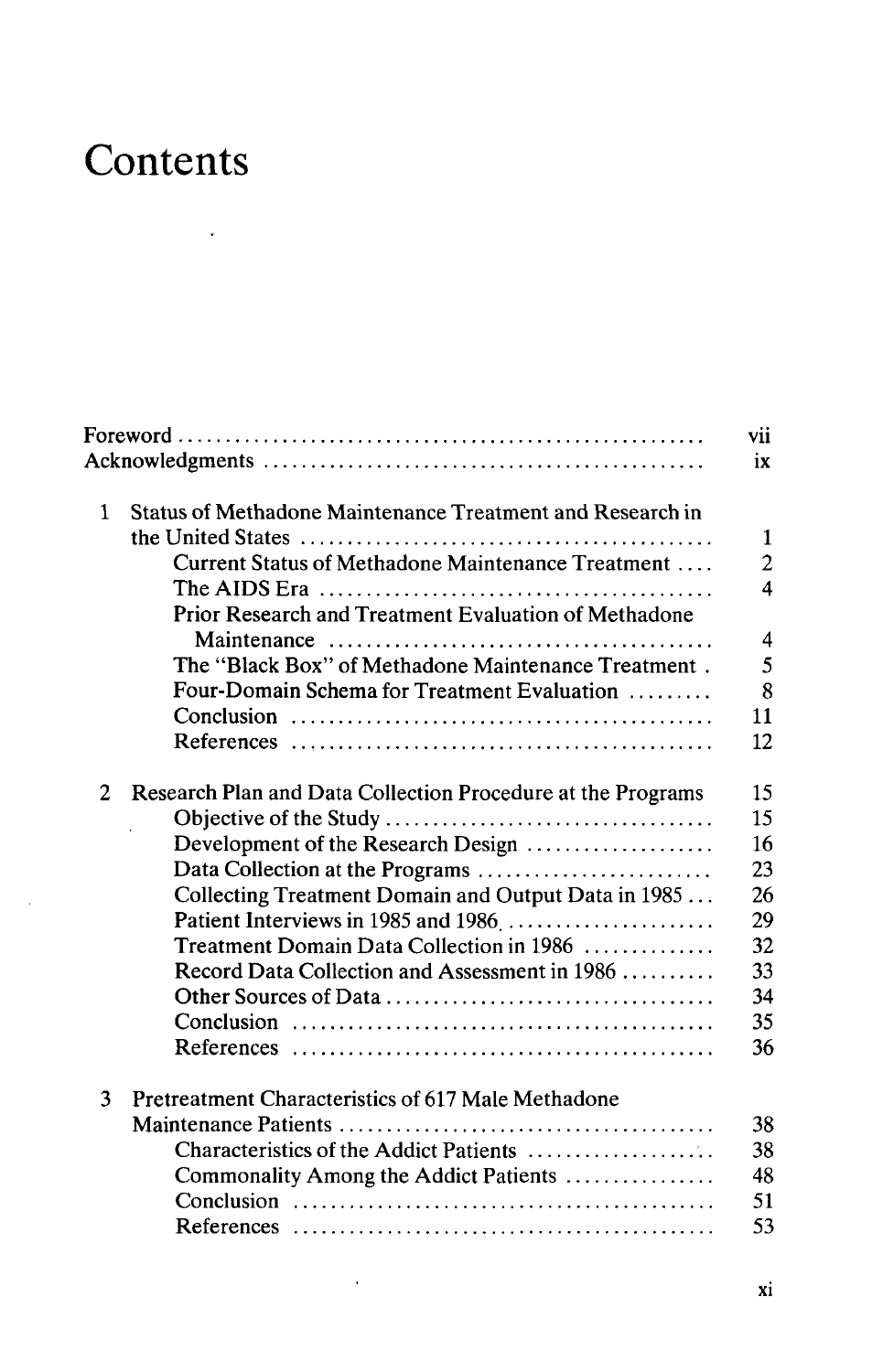$\sim 10^{-1}$ 

| 4 | On-Site Data Collection During 3 Years                            | 54<br>54 |
|---|-------------------------------------------------------------------|----------|
|   |                                                                   | 57       |
|   |                                                                   | 101      |
|   |                                                                   | 103      |
| 5 |                                                                   | 104      |
|   | Elements of the Treatment Domain                                  | 105      |
|   | Measurement of the Treatment Domain                               | 118      |
|   | Additional Areas of Measurement                                   | 120      |
|   |                                                                   | 122      |
| 6 | Treatment and Rehabilitation Provided to Patients at the          |          |
|   |                                                                   | 124      |
|   | Measurement of Services Provided                                  | 124      |
|   |                                                                   | 125      |
|   | Methadone Dispensing Practices at the Six Programs                | 127      |
|   |                                                                   | 135      |
|   |                                                                   | 136      |
|   |                                                                   | 145      |
|   | Year to Year Change in the Provision of Treatment                 | 151      |
|   | Overview of Measurement and Assessment                            | 155      |
|   |                                                                   | 156      |
| 7 | Reduction in Drug Abuse During Methadone Maintenance              |          |
|   |                                                                   | 160      |
|   |                                                                   | 160      |
|   | Pretreatment Drug Abuse Prevalence                                | 161      |
|   |                                                                   |          |
|   | Reduction in Drug Abuse During Methadone<br>Maintenance Treatment | 162      |
|   |                                                                   |          |
|   | Differences Among the Six Programs in Reducing IV Drug            | 170      |
|   |                                                                   |          |
|   |                                                                   | 171      |
|   |                                                                   | 174      |
|   |                                                                   | 174      |
| 8 | Follow-up Study of 105 Patients Who Left Treatment                | 176      |
|   | Rates of Retention in Treatment                                   | 176      |
|   | Follow-up of Patients Who Left Treatment                          | 177      |
|   | Relapse to IV Drug Use After Treatment                            | 181      |
|   |                                                                   | 184      |
|   |                                                                   | 186      |
|   |                                                                   | 187      |

 $\epsilon$